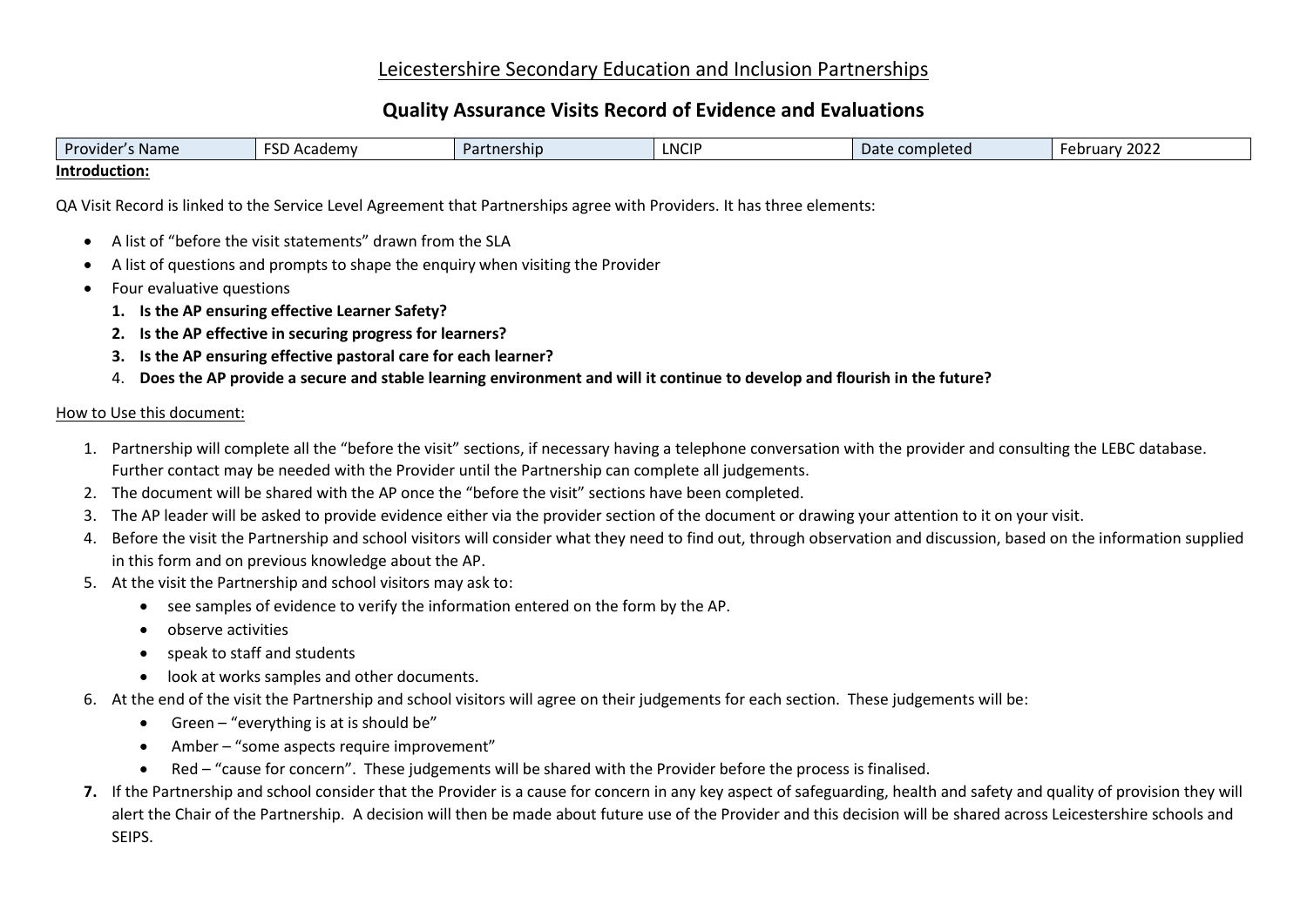## **LEARNER SAFETY**

| Requirement                                            | <b>Provider evidence</b>             | <b>Observer notes</b>                | $\underline{\mathbf{R}}$ | <u>A</u> | $\underline{\mathsf{G}}$ | <b>Action Points</b> |
|--------------------------------------------------------|--------------------------------------|--------------------------------------|--------------------------|----------|--------------------------|----------------------|
| Before the visit                                       |                                      |                                      |                          |          |                          |                      |
| 1.1. LEBC compliance                                   | <b>LEB audit documents</b>           | Provider on LEBC database.           |                          |          |                          |                      |
| Is the provider on the LEBC database as<br>$\bullet$   |                                      |                                      |                          |          |                          |                      |
| a result of completing the annual audit                |                                      |                                      |                          |          |                          |                      |
| for health and safety and                              |                                      |                                      |                          |          |                          |                      |
| safeguarding?                                          |                                      |                                      |                          |          |                          |                      |
| Has the provider completed any items<br>$\bullet$      | <b>Audit Action points completed</b> |                                      |                          |          |                          |                      |
| that LEBC recommended in the audit?                    |                                      |                                      |                          |          |                          |                      |
| On the visit                                           |                                      |                                      |                          |          |                          |                      |
| 1.2. Examine evidence:                                 | SCR shared with LNCIP as and         | All certificates were available      |                          |          |                          |                      |
| The single central record                              | when requested.                      | for inspection.                      |                          |          |                          |                      |
| Evidence that someone on the staff<br>$\bullet$        |                                      | <b>Safeguarding training records</b> |                          |          |                          |                      |
| has up to date DSP training                            | All staff take part in               | were up to date.                     |                          |          |                          |                      |
| If you are in the provision when<br>$\bullet$          | safeguarding training and have       | DSL was available on site            |                          |          |                          |                      |
| students are there check to see that                   | a yearly refresher.                  | during the visit.                    |                          |          |                          |                      |
| the DSP is available or if not a                       |                                      |                                      |                          |          |                          |                      |
| designated deputy                                      |                                      |                                      |                          |          |                          |                      |
| 1.3. What you observe - Make a judgement               | Health + Safety policy in place      |                                      |                          |          |                          |                      |
| as to whether the arrangements for                     | and policy is implemented.           |                                      |                          |          |                          |                      |
| health and safety and safeguarding are                 |                                      |                                      |                          |          |                          |                      |
| rigorous and consistently applied.                     | All individual lockers for mobile    |                                      |                          |          |                          |                      |
| observations you might make include:                   | phones and valuables which           |                                      |                          |          |                          |                      |
| Is the use of equipment and tools<br>$\bullet$         | pupils store on entry.               |                                      |                          |          |                          |                      |
| monitored effectively by staff?                        |                                      |                                      |                          |          |                          |                      |
| Is the use of ICT supervised effectively?<br>$\bullet$ |                                      |                                      |                          |          |                          |                      |
| How effective are policies on mobile<br>$\bullet$      | AP network to post 16 and all        |                                      |                          |          |                          |                      |
| phone usage?                                           | web filtered and password            |                                      |                          |          |                          |                      |
| Does the premises look clean, tidy and<br>$\bullet$    | protected.                           |                                      |                          |          |                          |                      |
| organised in a way to suite the                        |                                      |                                      |                          |          |                          |                      |
| teaching and learning?                                 | Site is clean and tidy               |                                      |                          |          |                          |                      |
| 1.4. Talking to staff working with students            |                                      |                                      |                          |          |                          |                      |
| Do staff show awareness of the Aps<br>$\bullet$        |                                      | When asked staff were able           |                          |          |                          |                      |
| Safeguarding procedures?                               |                                      | explain the safeguarding             |                          |          |                          |                      |
| Can staff describe the policies on safe                |                                      | procedures, use of mobile            |                          |          |                          |                      |
| use of IT, safeguarding, use of mobile                 |                                      | phones, and H+S procedures           |                          |          |                          |                      |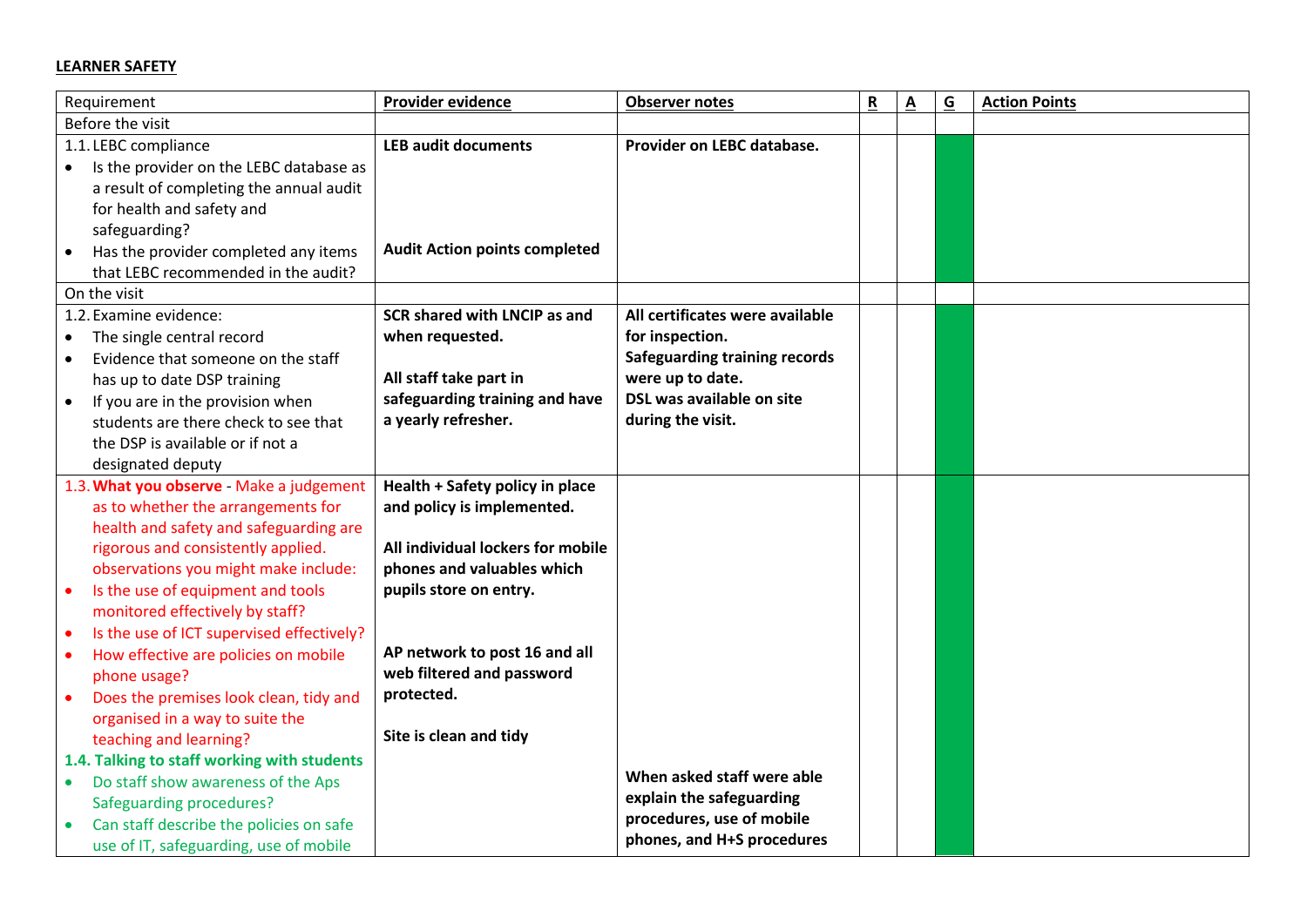| phones, health and safety and do their<br>answers match with what you have<br>been told by the AP leader and with<br>the documentation you have seen?<br>1.5 Talking to students<br>Do learners report to you that they feel<br>safe?<br>Do learners know the rules and<br>procedures for H&S, Safeguarding,<br>Mobile phone, IT use etc?<br>Do learners say that these rules are<br>effectively and fairly enforced? | Students regularly inform us<br>that they enjoy going to FSD<br>and are happy to attend. They<br>know the expectations<br>regarding conduct and<br>behaviour and think that staff<br>treat them fairly. |
|-----------------------------------------------------------------------------------------------------------------------------------------------------------------------------------------------------------------------------------------------------------------------------------------------------------------------------------------------------------------------------------------------------------------------|---------------------------------------------------------------------------------------------------------------------------------------------------------------------------------------------------------|
| <b>Concluding Judgement</b>                                                                                                                                                                                                                                                                                                                                                                                           |                                                                                                                                                                                                         |
| the evidence supported by your observations made whilst visiting the establishment?                                                                                                                                                                                                                                                                                                                                   | To what extent does the evidence show that the Provider is effective in ensuring the health and safety, protection and safeguarding of each learner and how far is                                      |
| IS THE AP ENSURING EFFECTIVE LEARNER SAFETY?                                                                                                                                                                                                                                                                                                                                                                          |                                                                                                                                                                                                         |
|                                                                                                                                                                                                                                                                                                                                                                                                                       |                                                                                                                                                                                                         |
| How would you rate this provider on this aspect and what follow up actions have you agreed with the provider.                                                                                                                                                                                                                                                                                                         |                                                                                                                                                                                                         |

## **LEARNER PROGRESS**

| Requirement                                                                                                                                                                                                             | <b>Provider evidence</b>                                                                              | <b>Observer notes</b> | $\overline{\mathbf{R}}$ | $\overline{a}$ | G | <b>Action Points</b> |
|-------------------------------------------------------------------------------------------------------------------------------------------------------------------------------------------------------------------------|-------------------------------------------------------------------------------------------------------|-----------------------|-------------------------|----------------|---|----------------------|
| Before the Visit                                                                                                                                                                                                        |                                                                                                       |                       |                         |                |   |                      |
| 2.1. Does the provider, at the outset of a<br>placement give you for each course:<br>a clear statement of the qualifications<br>and the organisation that offers it.<br>learner hours,<br>possible points to be awarded | Referral form from provider to<br><b>LNCIP</b><br>Trial day and timetable worked<br>out subsequently. |                       |                         |                |   |                      |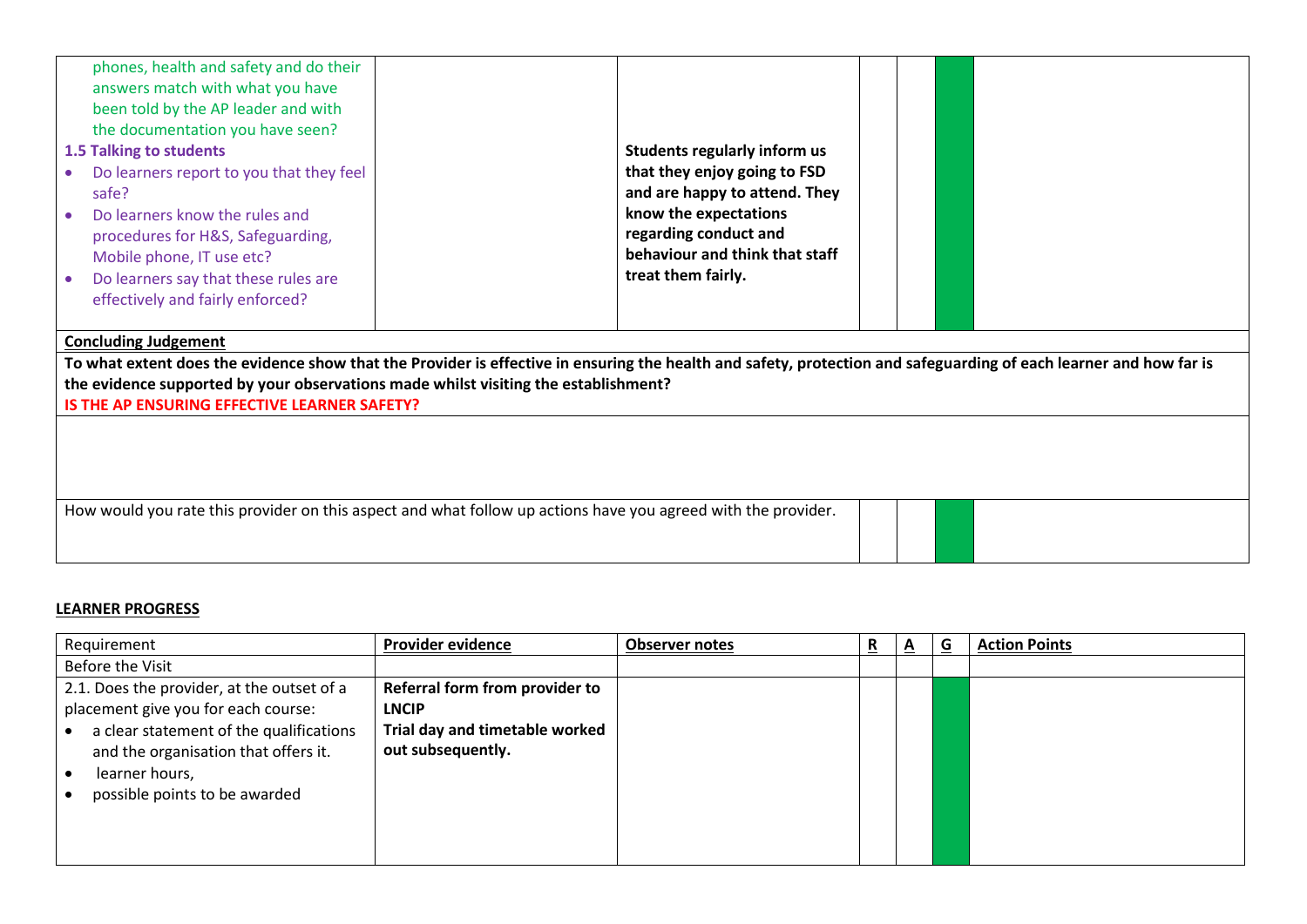| evidence that the provider is                      | Registered centre for SLQ. 2.5    |                                 |  |  |
|----------------------------------------------------|-----------------------------------|---------------------------------|--|--|
| authorised and approved as a provider              |                                   |                                 |  |  |
| of the qual                                        |                                   |                                 |  |  |
| evidence that the provider fully<br>$\bullet$      |                                   |                                 |  |  |
| understands how the quals it offers                |                                   |                                 |  |  |
| link to the student's education as a               |                                   |                                 |  |  |
| whole                                              | Individual finish dates for yr 11 |                                 |  |  |
| agree with you an end date for Year<br>$\bullet$   | agreed with schools.              |                                 |  |  |
| 11.                                                |                                   |                                 |  |  |
| 2.2. Does the provider receive from you            |                                   | <b>LNCIP implementing a new</b> |  |  |
| detailed information about the student             |                                   | weekly report sheet to be       |  |  |
| and provide detailed information back on           |                                   | completed by FSD.               |  |  |
| progress:                                          |                                   |                                 |  |  |
| $\bullet$<br>Regularly shares concerns about the   |                                   | All concerns are reported to    |  |  |
| student's wellbeing                                |                                   | LNCIP on the day they occur.    |  |  |
| Is fully aware of any SEND and makes<br>$\bullet$  |                                   |                                 |  |  |
| adjustments                                        |                                   | Termly reports pro forma has    |  |  |
| Reports as required on progress,<br>$\bullet$      |                                   | recently been developed by      |  |  |
| setting targets, meeting your deadlines            |                                   | LNCIP and will be in place for  |  |  |
| and in the form you require                        |                                   | <b>Easter 2022.</b>             |  |  |
| How does the progress each individual<br>$\bullet$ |                                   |                                 |  |  |
| learner is making at this AP compare               |                                   | Pupils regularly complete their |  |  |
| with their progress elsewhere?                     |                                   | learning at FSD and some        |  |  |
|                                                    |                                   | pupils look to attend post 16.  |  |  |
| 2.3. Does the provider always ensure that:         | Progress meetings with            |                                 |  |  |
| Students are supported to complete<br>$\bullet$    | students.                         |                                 |  |  |
| courses                                            | Welfare meetings to monitor       |                                 |  |  |
| Results are reported back to you and               | students.                         |                                 |  |  |
| the student in a timely manner                     | Daily staff meetings to discuss   |                                 |  |  |
|                                                    | student progress.                 |                                 |  |  |
| At the visit                                       |                                   |                                 |  |  |
| 2.4. What you observed:                            |                                   | Yes, no concerns                |  |  |
| Is what you see happening at the AP                |                                   |                                 |  |  |
| what you expected to be happening                  |                                   |                                 |  |  |
| when you commissioned the                          |                                   |                                 |  |  |
| placement?                                         |                                   |                                 |  |  |
| Is there evidence in learners' work                |                                   |                                 |  |  |
| books or in the work they are doing                |                                   |                                 |  |  |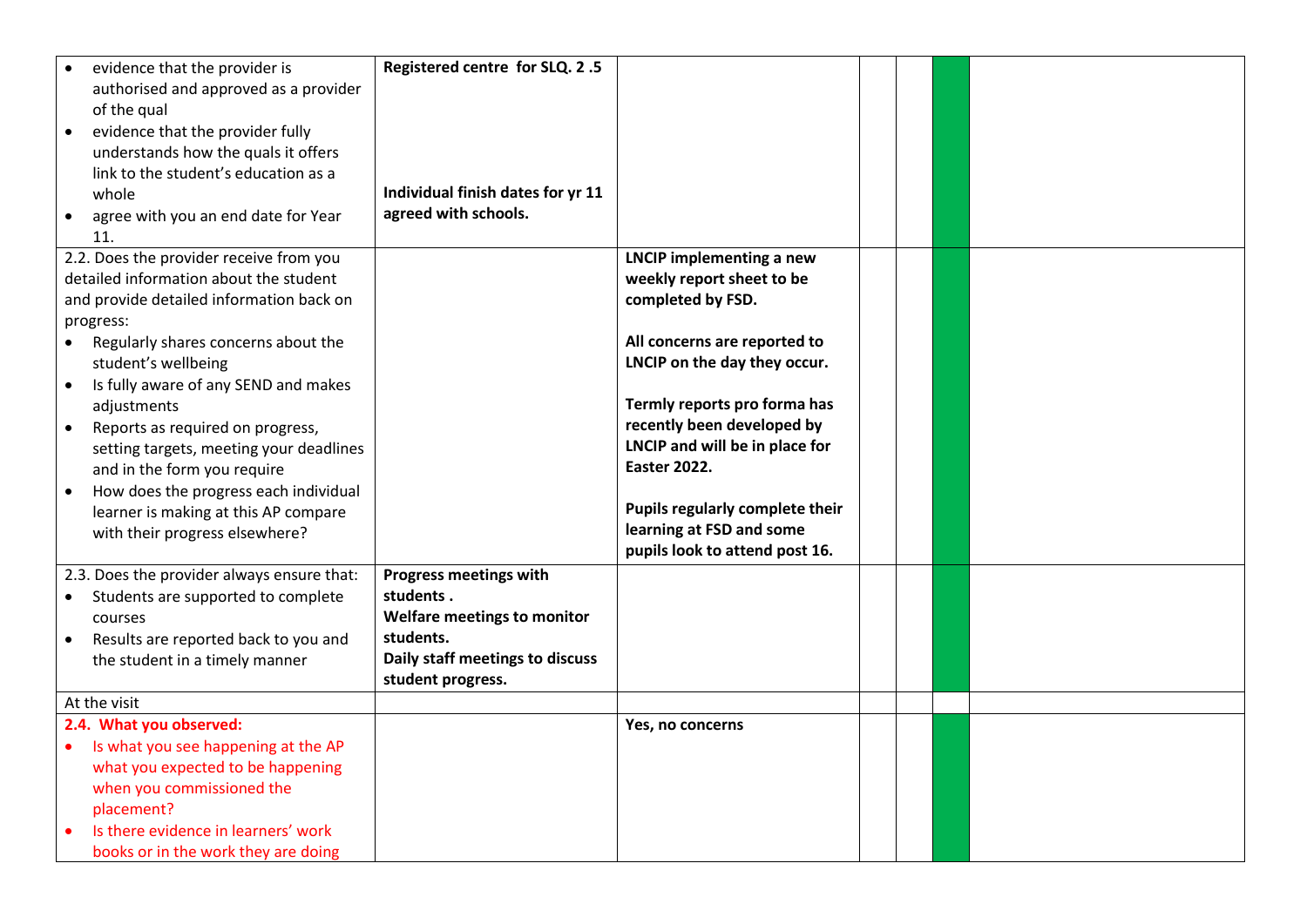| that they are doing well and making     | Portfolios are clear and well   |  |  |
|-----------------------------------------|---------------------------------|--|--|
| progress?                               | organised. High levels of       |  |  |
| Is the behaviour that learners show     | engagement evident.             |  |  |
| when learning and indication of         |                                 |  |  |
| progress towards the soft targets you   | <b>Students making progress</b> |  |  |
| have agreed?                            | towards their targets.          |  |  |
| 2.5. Talking to staff working with      |                                 |  |  |
| students:                               | Staff have a good knowledge of  |  |  |
| Do staff in conversation or in their    | individual students and are     |  |  |
| records show a knowledge of learners'   | able to explain the next steps. |  |  |
| current levels of achievement and the   |                                 |  |  |
|                                         | Staff have a good               |  |  |
| next steps they need to take?           | understanding of individual     |  |  |
| Do staff show that they understand the  |                                 |  |  |
| qual the student is working on and      | learning needs.                 |  |  |
| how it links with other quals?          |                                 |  |  |
| Do staff in conversation show that they | Students feel that make good    |  |  |
| know of the student's SEND              | progress.                       |  |  |
| 2.6. Talking to the students            |                                 |  |  |
| Do students show that they              |                                 |  |  |
| understand the qual they are working    |                                 |  |  |
| on and how it links with other quals?   |                                 |  |  |
| What do the learners say about their    |                                 |  |  |
| progress here? Do they know what        |                                 |  |  |
| they are currently achieving and what   |                                 |  |  |
| they should do next?                    |                                 |  |  |
|                                         |                                 |  |  |
|                                         |                                 |  |  |
|                                         |                                 |  |  |
|                                         |                                 |  |  |

## **Concluding Judgement**

**To what extent does the evidence show that the Provider is effective in:**

- **Ensuring that each learner is making appropriate progress in acquiring the knowledge and skills that are central to the course of study**
- **Ensuring that each learner is making appropriate progress towards the "soft outcomes" that have been agreed**

**And how far is the evidence supported by what you have observed at the establishment and in your reviews of learner progress?**

**IS THE AP EFFECTIVE IN SECURING PROGRESS FOR LEARNERS?**

**No Concerns**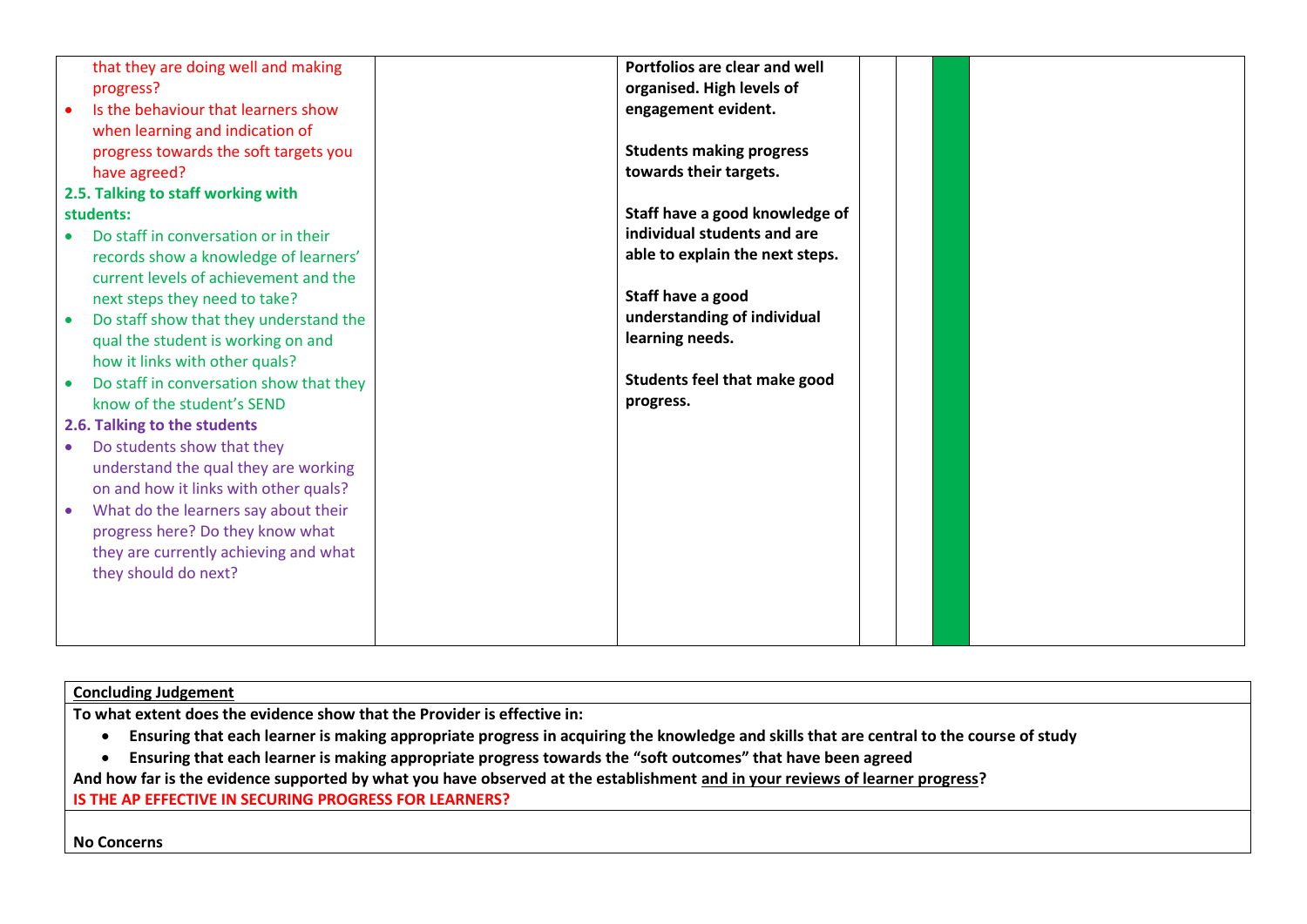| How would you rate this provider on this aspect and what follow up actions have you agreed with the provider. |  |  |
|---------------------------------------------------------------------------------------------------------------|--|--|
|                                                                                                               |  |  |

## **LEARNER PASTORAL CARE**

| Requirement                                                                                                                                                                                                                                                                                                                                                                         | <b>Provider evidence</b>                                                                                                                                                                                           | <b>Observer notes</b>            | R | $\underline{A}$ | $\overline{G}$ | <b>Action Points</b> |
|-------------------------------------------------------------------------------------------------------------------------------------------------------------------------------------------------------------------------------------------------------------------------------------------------------------------------------------------------------------------------------------|--------------------------------------------------------------------------------------------------------------------------------------------------------------------------------------------------------------------|----------------------------------|---|-----------------|----------------|----------------------|
| <b>Before the Visit</b>                                                                                                                                                                                                                                                                                                                                                             |                                                                                                                                                                                                                    |                                  |   |                 |                |                      |
| 3.1. Does the Provider report on<br>attendance and punctuality each day in a<br>timely way using the agreed procedures                                                                                                                                                                                                                                                              | Yes, emailed through daily.                                                                                                                                                                                        |                                  |   |                 |                |                      |
| 3.2. Does the Provider have clear                                                                                                                                                                                                                                                                                                                                                   | Provide breakfast +                                                                                                                                                                                                |                                  |   |                 |                |                      |
| arrangements and procedures for:                                                                                                                                                                                                                                                                                                                                                    | Lunch                                                                                                                                                                                                              |                                  |   |                 |                |                      |
| Lunch and break times that have<br>been agreed with you in advance and<br>are suitable for the student's age and<br>development<br>clear disciplinary procedures,<br>ensuring that any serious<br>infringements are reported to the<br>commissioning partnership swiftly<br>reporting issues about relationships,<br>behaviour and wellbeing to you<br>working proactively with you | All breaks are supervised and<br>appropriate activities offered.<br>Behaviour policy in place and<br><b>Signed behaviour agreements</b><br>with all students.<br>Induction programme in place<br>for all students. |                                  |   |                 |                |                      |
| At the visit                                                                                                                                                                                                                                                                                                                                                                        |                                                                                                                                                                                                                    |                                  |   |                 |                |                      |
| 3.3. What you observed                                                                                                                                                                                                                                                                                                                                                              |                                                                                                                                                                                                                    | On the visit all students at FSD |   |                 |                |                      |
| Does the provider ensure that students                                                                                                                                                                                                                                                                                                                                              |                                                                                                                                                                                                                    | were engaged fully in their      |   |                 |                |                      |
| are well cared for, supported and that                                                                                                                                                                                                                                                                                                                                              | Calm working environment.                                                                                                                                                                                          | learning programme.              |   |                 |                |                      |
| they behave well and work hard?                                                                                                                                                                                                                                                                                                                                                     |                                                                                                                                                                                                                    |                                  |   |                 |                |                      |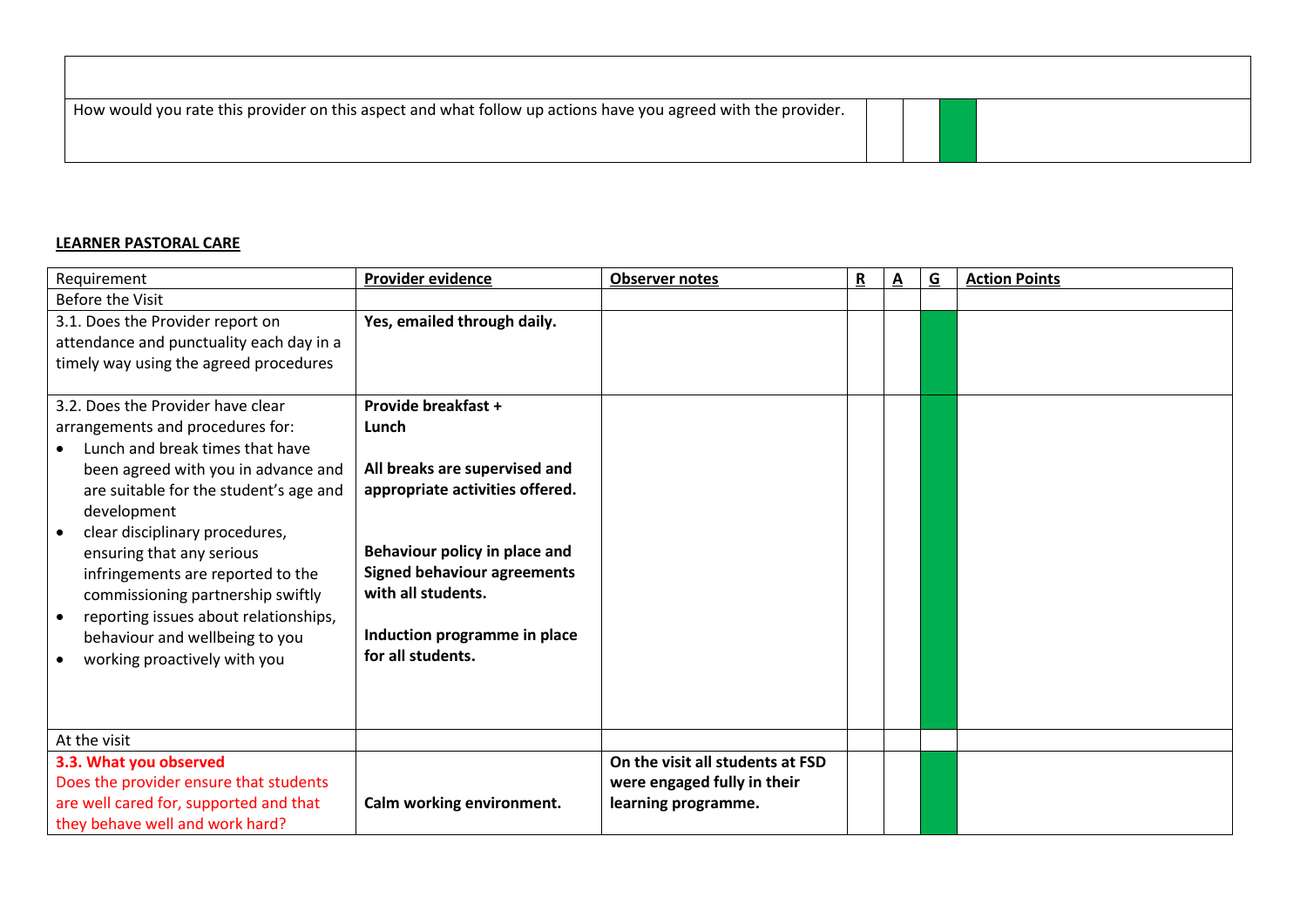|           | What behaviours have you observed          |  |  |  |
|-----------|--------------------------------------------|--|--|--|
|           | and how do you rate them?                  |  |  |  |
| $\bullet$ | What pastoral care have you                |  |  |  |
|           | observed and how do you rate it?           |  |  |  |
|           | 3.4. Talking to the staff working with the |  |  |  |
|           | students                                   |  |  |  |
| $\bullet$ | What do your discussions with staff        |  |  |  |
|           | tell you about their knowledge and         |  |  |  |
|           | understanding of the needs of              |  |  |  |
|           | individual learners?                       |  |  |  |
|           | What do your discussions with staff        |  |  |  |
|           | tell you about their determination to      |  |  |  |
|           | be consistent and fair and to apply        |  |  |  |
|           | the procedures of the provider             |  |  |  |
|           | rigorously and effectively?                |  |  |  |
|           | What evidence do staff quote to            |  |  |  |
|           | show that systems and routines are         |  |  |  |
|           | in place, enforced and effective in        |  |  |  |
|           | supporting good learning and               |  |  |  |
|           | behaviour. (lessons, breaks,               |  |  |  |
|           | lunchtimes, arrivals, departures etc)      |  |  |  |
|           | 3.5. Talking to the students               |  |  |  |
| $\bullet$ | What do students say about the way         |  |  |  |
|           | they are disciplined, supported and        |  |  |  |
|           | cared for?                                 |  |  |  |
|           | What do students say about the rules       |  |  |  |
|           | and routines and the way they are          |  |  |  |
|           | enforced. Do the students' answers         |  |  |  |
|           | match what you have heard from             |  |  |  |
|           | others and observed? (lessons,             |  |  |  |
|           | breaks, lunchtimes, arrivals,              |  |  |  |
|           | departures etc)                            |  |  |  |
|           |                                            |  |  |  |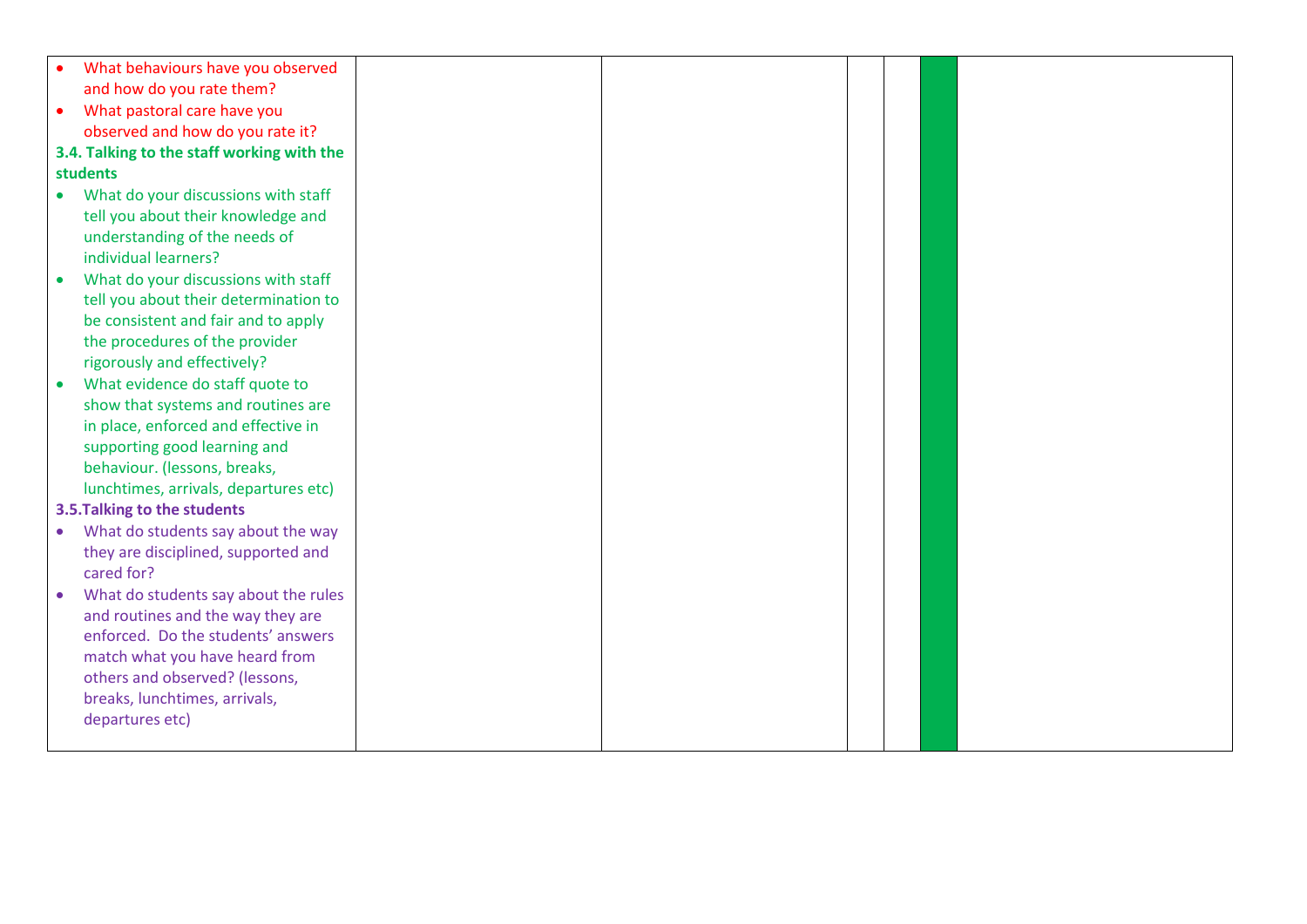**Concluding Judgement**

**To what extent does the evidence show that the Provider is effective in:**

- **Ensuring that each learner is well supported in developing and maintaining good attendance, punctuality and behaviour**
- **Ensuring that each learner is cared for effectively including ensuring effective communication with the Partnership on issues related to pastoral care.**

**And how far is the evidence supported by what you have observed at the establishment and in your reviews of learner attendance and behaviour?**

**IS THE AP ENSURING EFFECTIVE PASTORAL CARE FOR EACH LEARNER?**

**Yes, no concerns**

How would you rate this provider on this aspect and what follow up actions have you agreed with the provider.

### **SYSTEMS AND PROCESSES**

| Requirement                                      | <b>Provider evidence</b>        | <b>Observer notes</b>           | R | A | G | <b>Action Points</b> |
|--------------------------------------------------|---------------------------------|---------------------------------|---|---|---|----------------------|
| Before the visit                                 |                                 |                                 |   |   |   |                      |
| 4.1. Does the Provider:                          | <b>Website documenting</b>      |                                 |   |   |   |                      |
| Have a web site, annual report or                | programmes on offer.            |                                 |   |   |   |                      |
| brochure that documents the offer it             |                                 |                                 |   |   |   |                      |
| makes, and the outcomes achieved                 |                                 |                                 |   |   |   |                      |
| by students.                                     | Fees are agreed in conversation | <b>FSD termly invoice LNCIP</b> |   |   |   |                      |
| Establish an agreed fee rate at the              | with LNCIP.                     |                                 |   |   |   |                      |
| start of each school year, giving                |                                 |                                 |   |   |   |                      |
| notice of any changes in the previous            |                                 |                                 |   |   |   |                      |
| summer term. Invoice the                         |                                 |                                 |   |   |   |                      |
| commissioning partnership in arrears             |                                 |                                 |   |   |   |                      |
| monthly or termly.                               |                                 |                                 |   |   |   |                      |
| Ensure that the Provider is open to<br>$\bullet$ |                                 |                                 |   |   |   |                      |
| receive learners on all school                   |                                 |                                 |   |   |   |                      |
| opening days.                                    |                                 |                                 |   |   |   |                      |
| Participate in any Quality Assurance             |                                 |                                 |   |   |   |                      |
| Visits arranged by the Partnerships              |                                 |                                 |   |   |   |                      |